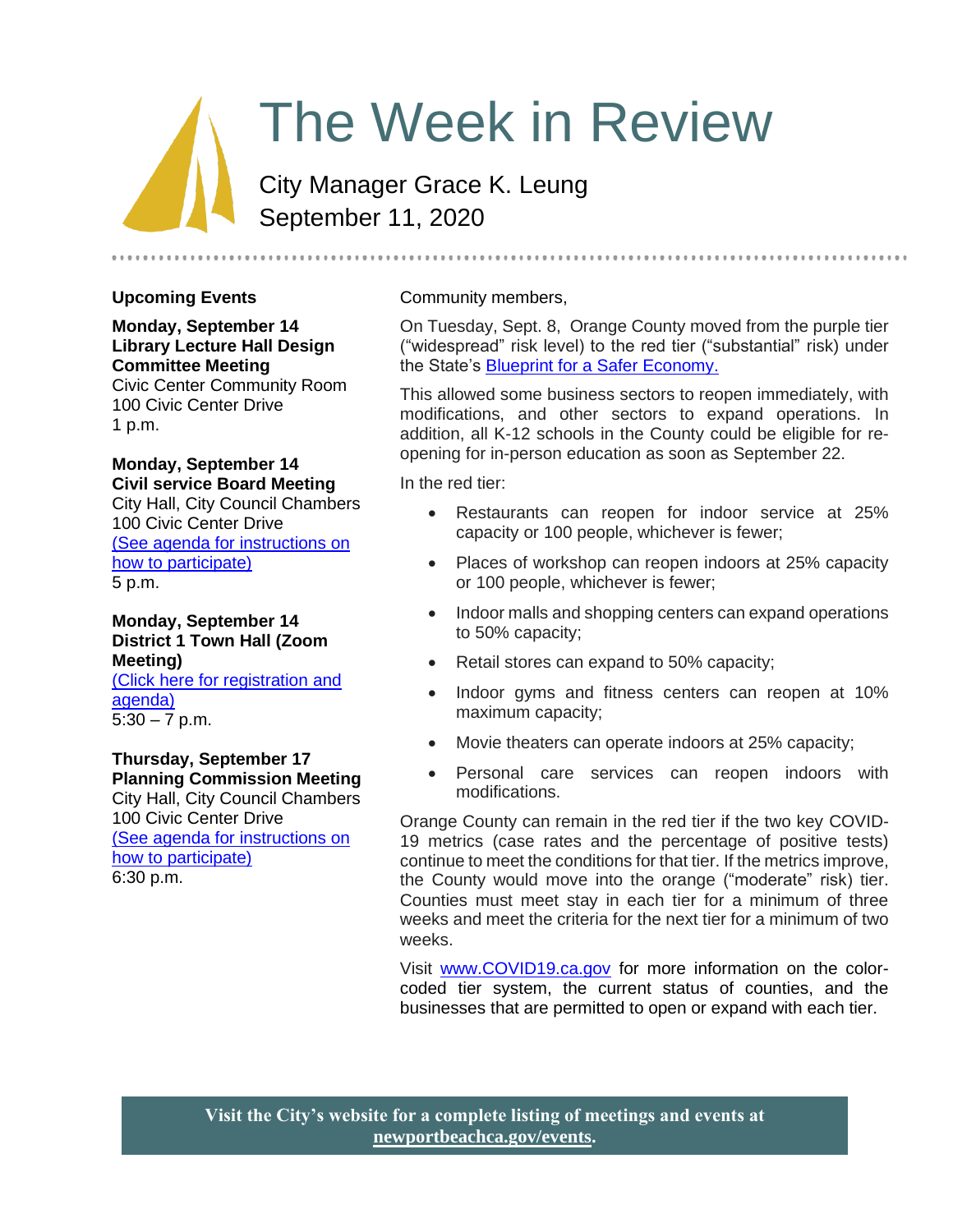#### **COVID-19 Cases in Newport Beach**

As of September 10, the number of COVID-19 cases in Newport Beach was 1,088 and the total cases in Orange County was 50,471. The number of recovered COVID-19 patients countywide as of September 10 was 44674. These figures are provided to Orange County by the California Department of Public Health.

# **COVID-19 News and Resources**

The State'[s Blueprint for a Safer Economy,](https://covid19.ca.gov/safer-economy/) is the new system for gradually re-opening California's businesses.

Counties will move through each of four, color-coded tiers based on two key metrics: case rates and the percentage of positive tests. Moving from tier to tier will require a 21-day wait time and counties will be required to meet the metrics for the next tier for two weeks in a row.

The State's "COVID-19 Employer Playbook" includes guidance for workplace safety, best practices for an outbreak, testing information for employees, and more. The document, [available](https://files.covid19.ca.gov/pdf/employer-playbook-for-safe-reopening--en.pdf)  [at this link,](https://files.covid19.ca.gov/pdf/employer-playbook-for-safe-reopening--en.pdf) provides useful information for business and industry to slow the transmission of COVID-19 and prepare for cases among employees.

The County of Orange continues to add new COVID-19 data and information to its website at [https://occovid19.ochealthinfo.com/coronavirus-in-oc.](https://occovid19.ochealthinfo.com/coronavirus-in-oc) The County of Orange Healthcare Agency's COVID-19 Hotline can be reached at (714) 834-2000, or by email at, [Eteam@ochca.com.](mailto:Eteam@ochca.com) County staff monitors the hotline and email box and answers questions about industry reopening and activity resumption, current guidance and more.

The County also maintains a growing list of FDA-approved testing sites for County residents who are showing symptoms of COVID-19. If you are showing symptoms, please contact your healthcare provider for testing information first. If you do not have a healthcare provider, visit <https://occovid19.ochealthinfo.com/covid-19-testing-and-screening> for testing information. The SOS Health Center in Newport Beach is an approved community testing site. Call (949) 270-2100 for an appointment.

Please visit [newportbeachca.gov/covid19](https://www.newportbeachca.gov/how-do-i/find/disaster-preparedness-information/disease-outbreak/-fsiteid-1) for the latest City news and useful web resources, including information about the federal, state, and county resources available to help [small](https://www.newportbeachca.gov/government/departments/city-manager/economic-development/small-business-support)  [businesses](https://www.newportbeachca.gov/government/departments/city-manager/economic-development/small-business-support) and [workers](https://www.newportbeachca.gov/government/departments/city-manager/economic-development/support-for-employees) that have been financially impacted. We also have a page of free [resources](https://www.newportbeachca.gov/government/departments/city-manager/economic-development/small-business-support/business-employee-resources) available through the Newport Beach Public Library and local organizations like SCORE, including online learning and business databases. You can also follow the City on [Facebook,](https://www.facebook.com/pg/CityofNewportBeach) [Twitter](https://twitter.com/newportbeachgov) and [Instagram,](https://www.instagram.com/cityofnewportbeach/) and look for alerts from our City staff on [Nextdoor.](https://nextdoor.com/agency/city-of-newport-beach/?i=ltdytbjdbdkntfqttgcm)

# **Balboa Village Parking Management Overlay Local Coastal Program Amendment**

On September 9, 2020, the California Coastal Commission unanimously approved the City's application to amend the Local Coastal Program (LCP) to create the Balboa Village Parking Management Overlay District. The Overlay creates the framework for a village-wide parking management strategy where parking on every parcel will not be necessary for most commercial uses. Many existing businesses may be able to expand or change use and not have to provide off-street parking. New commercial uses including restaurants may also be eligible to locate in the district more readily. Existing public and private parking spaces will be preserved, and shared use of off-street parking will be allowed subject to City permits.

The Overlay was one revitalization strategy envisioned in the Balboa Village Master Plan adopted by the City back in September of 2012. After the Master Plan, the City amended the Zoning Code to create the Overlay and then embarked on including it in the LCP. The next step is to return to the City Council with an ordinance consistent with the Coastal Commission's approval. Once adopted by the City and then certified by the Coastal Commission as being legally adequate, the LCP amendment process will be concluded. Once that step is complete, the City will file a Coastal Development Permit (CDP) application with the Coastal Commission. The CDP will include all the various programmatic details that will include employee parking permits, shared parking, pay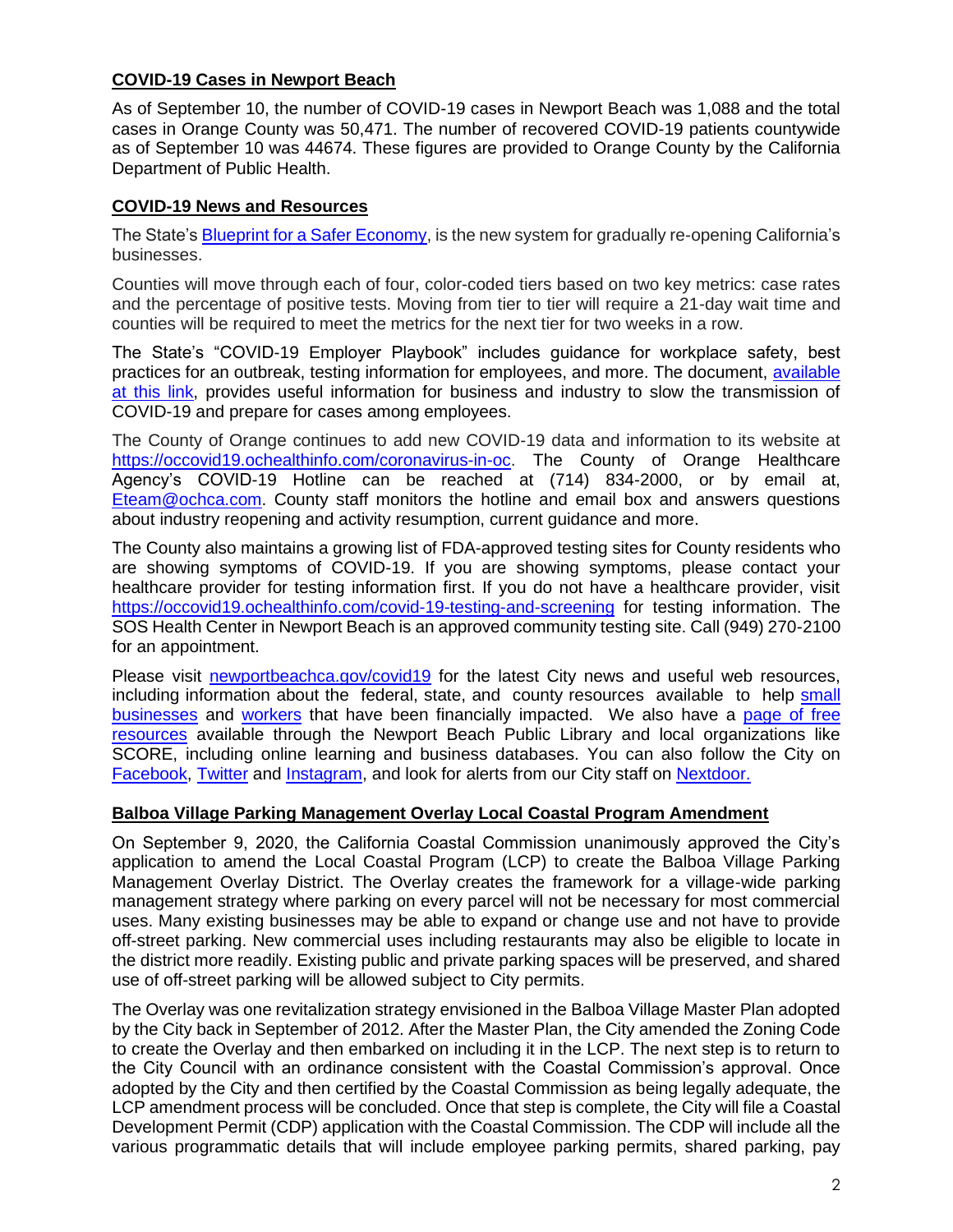stations, wayfinding signs, bike racks, features to support alternative transportation such as the trolley or busses, future electric vehicle charging stations, and the new more flexible parking requirements. For additional information, please contact the Community Development Department at [CDD@newportbeachca.gov.](mailto:CDD@newportbeachca.gov)

#### **Planning Commission to Discuss Role in Circulation Element Update**

The City is currently processing an update to its General Plan. Initially it was to be a comprehensive update with the entire General Plan being evaluated and updated as necessary. However, due to an October 2021 deadline for adoption of the Housing Element for the next eight year planning cycle (2021-2029), the effort shifted focus to the Housing, Land Use, and Circulation Elements.

In order to provide a public forum for this effort, the City Council created a 10 member Housing Element Update Advisory Committee (HEUAC). Given the centralized focus of the HEUAC on the Housing Element and the fast approaching deadline, the City intends to use the Planning Commission as the deliberative body to guide the Circulation Element update. When placed on an agenda, the meetings will serve as one of several ways the public can participate in the discussion of community transportation and circulation issues.

On Thursday, September 17, 2020, the Planning Commission will learn more and discuss its role in the process. The discussion will likely include a high level overview of the Circulation Element's purpose and its basic makeup, as well as what minimum changes need to be made for compliance with State law. Another main discussion topic will be the outreach program, which is intended to overlap and harmonize with the outreach program identified for the Housing Element component. The community is invited and encouraged to participate along the way.

Once posted, the agenda for the Planning Commission meeting will be made available [here.](https://www.newportbeachca.gov/PLN/planning_commission/current_agenda.pdf) For more information on the overall update process and current status, please visit [www.newporttogether.com.](http://www.newporttogether.com/)

# **County Board to Review, Approve General Aviation Facility Leases on September 15**

At its meeting on Tuesday, September 15, the Orange County Board of Supervisors is expected to advance the John Wayne Airport General Aviation Improvement Program (GAIP) a step further when the Board considers the negotiated leases with the selected fixed base operators. Fixed base operators (FBOs) are the private companies that will build out and operate the airport's new general aviation facilities. The [staff report and the negotiated leases](https://board.ocgov.com/sites/bos.egovoc.com/files/2020-09/rev-sup09152020.pdf) are available through the County website.

If you've been tracking this project, you may recall that Newport Beach has been fighting to stave off anything in the GAIP that might lead to increases in general aviation jet traffic in and out of JWA. We've had several successes. To date, the City's and community's efforts have led to the elimination of the once proposed, additional full-service FBO that would serve the private jet community as well as land use and lease restrictions that preserve the majority of the space available for the smaller and quieter general aviation aircraft. And, we were pleased to see that the County heard our request to prohibit commercial airlines from operating out of FBO facilities and included a lease term to that effect. These measures will result in the long-term preservation of small general aviation at JWA and protections for our community.

Several of our requested provisions, however, have not been included in the leases. We continue to ask the County to include:

- Language that eliminates the ability of any lessee to construct and operate a General Aviation Facility (GAF).
- A term that restricts the operational hours of the FBOs to match the hours of the commercial curfew at John Wayne Airport.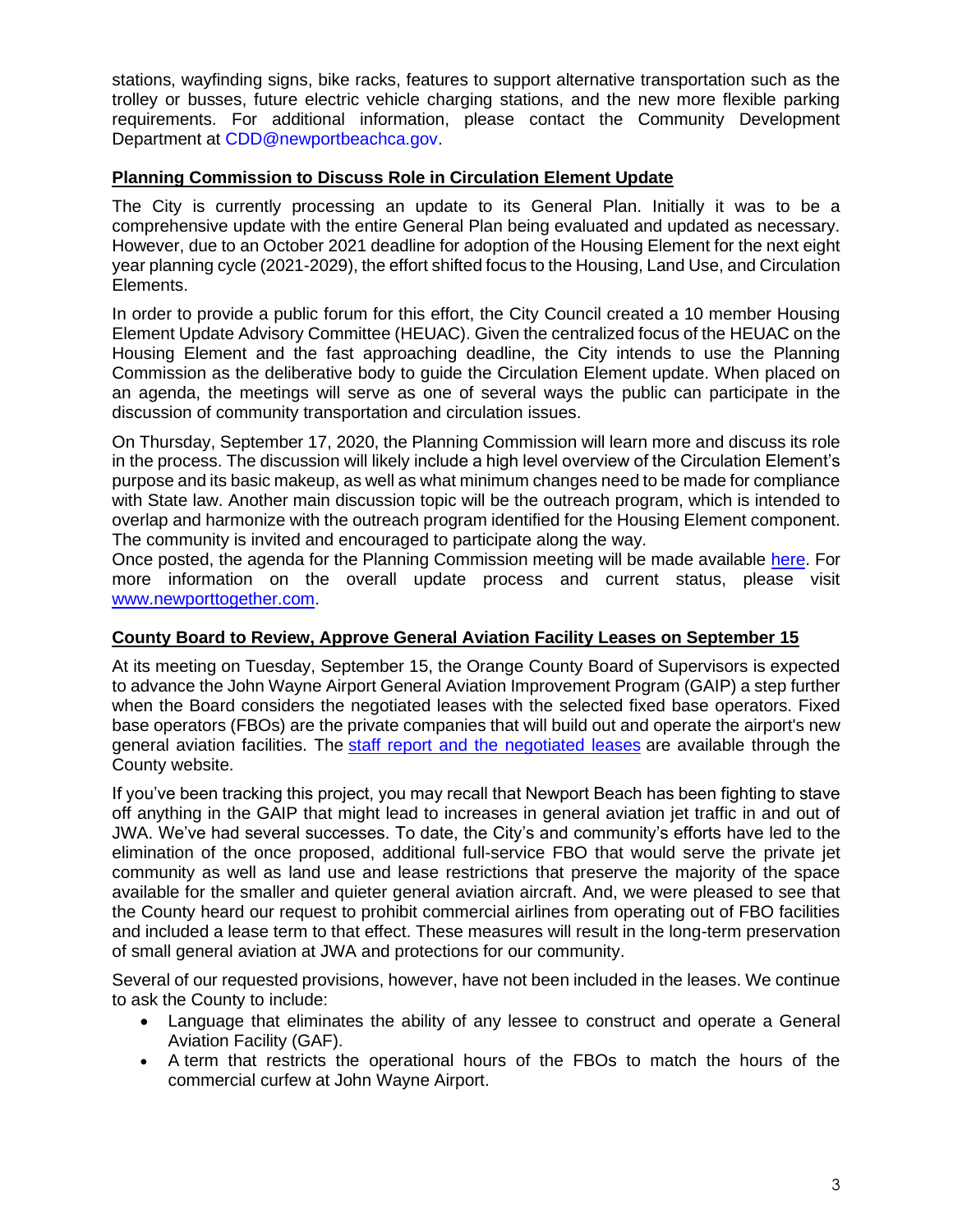The requirement that any future modifications to the terms pertaining to commercial use of an FBO, prohibiting a GAF, preserving the majority of the space for small general aviation, and restricting the FBOs' operating hours go before the Board of Supervisors for review and approval, after reasonable public notice.

For a history of the City's work on the GAIP, please visit [newportbeachca.gov/gaip.](https://www.newportbeachca.gov/government/departments/city-manager/john-wayne-airport/jwa-general-aviation-improvement-program)

#### **Homelessness Update**

Addressing homelessness continues to be a priority in the City's ongoing COVID-19 response, working closely with contractor City Net and regional partners throughout the county and state. Recently, people in Newport Beach experiencing homelessness have been placed in motels through Project Roomkey, a state initiative to provide shelter during COVID-19. Newport Beach staff and City Net staff are collaborating with the Illumination Foundation, a local non-profit agency working with the state to facilitate Project Roomkey.

Success Stories

- Throughout the month of August, 26 military veterans and their families were housed through the County's Coordinated Entry System. The Coordinated Entry System manages a roster of eligible veterans and works with service providers, such as City Net, to match veterans with housing opportunities.
- Staff helped place a mother battling cancer and her teenage son into a motel after they fled a domestic violence situation and were living in a car. The family reached out to OASIS staff members, who connected them to City Net for help. City Net staff is assisting them with finding permanent housing and obtaining domestic violence counseling services.
- One woman experiencing a mental health crisis was sheltered in a motel room to aid with her recovery through a collaboration between the City's Homeless Coordinator and City Net staff. The Homeless Liaison Officer and City Net staff worked with the County's Psychiatric Emergency Response Team (PERT). PERT staff are mental health clinicians who ride along with assigned law enforcement officers to address mental health related calls in the assigned city. PERT conducts risk assessments, initiates involuntary hospitalizations when necessary, and provides resources and education. The program also provides outreach and follow-up services. PERT may be accessed 24 hours a day, 7 days a week, year-round, in multiple languages, at (866) 830-6011.
- Four people in Newport Beach experiencing homelessness were enrolled into City Net services. City Net staff completed Vulnerability Index Intake Assessments for each. The assessments are used to screen clients to determine proper placement in the County's Continuum of Care system. Some assessment factors include age, health issues, and length of time being unsheltered. Case managers will follow up with the clients to provide housing assessments and prepare documentation for housing.
- Two people met with City Net's Housing Navigators to locate appropriate housing within their budgets. Housing Navigators help homeless individuals develop a housing plan, address barriers identified during the plan, acquire documentation, and complete forms required for housing. The Navigators also assist with inspections, utilities, transportation and related moving tasks.
- City Net staff continues to provide support and case management to several elderly people sheltering in motels while they await placement into permanent, supportive housing.

The City Net hotline number is (714) 451-6198. Those who call the hotline may leave a detailed voicemail message for themselves or others in need and City Net staff will respond within 48 hours. For immediate assistance call the County's Crisis Prevention Hotline at (877) 7-CRISIS or (877) 727-4747. To enroll in Project Roomkey, call (714) 834-3000.